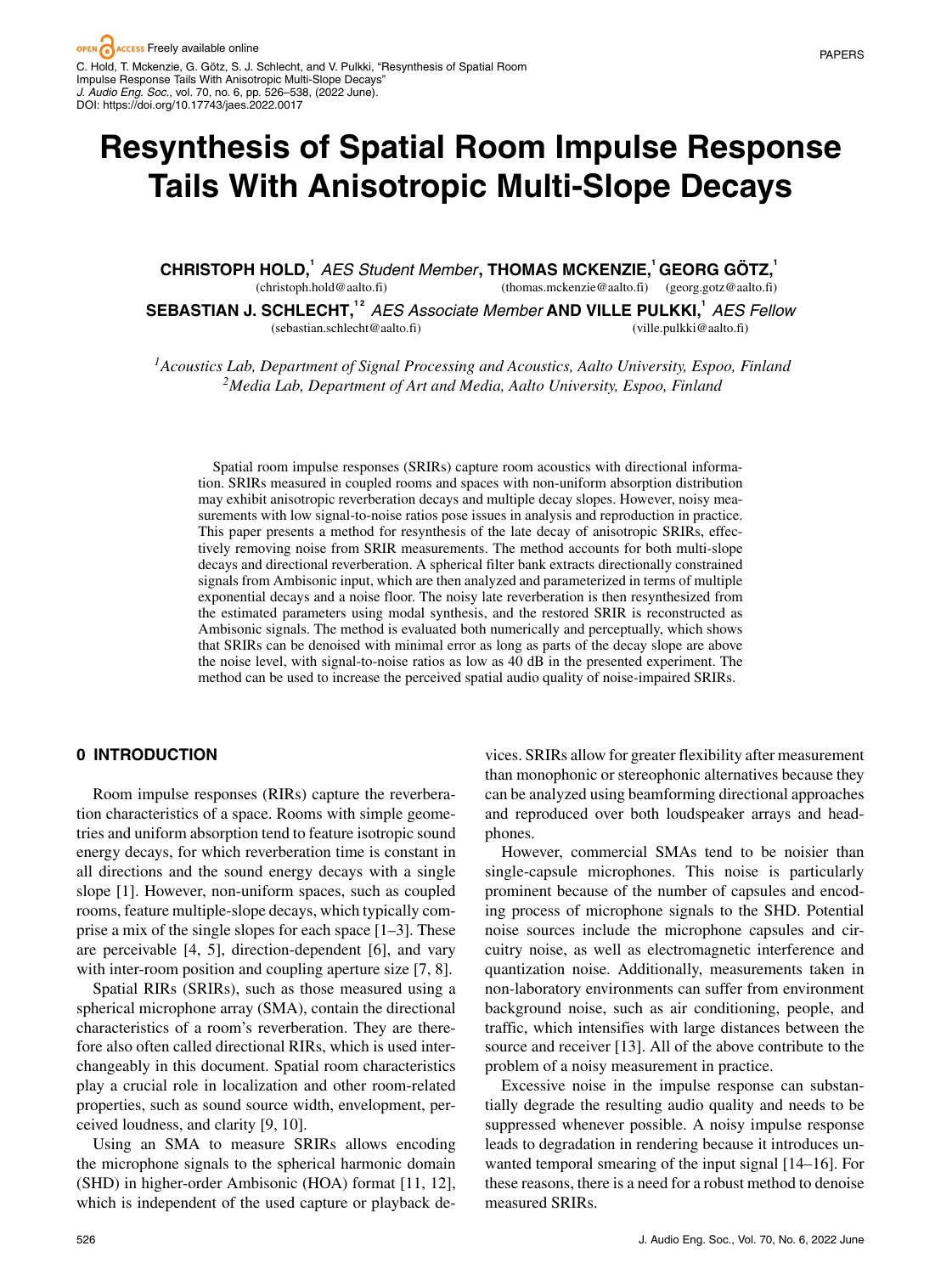Recent studies have proposed tailored denoising algorithms for SRIRs [17–19]. They are centered around the concept of segregating late reverberation components in either spherically isotropic [19] or anisotropic components [18, 20]. The articles [18, 20] are in that sense related to this current work. They presented a conceptual framework for tackling the problem of directional SRIR denoising, suggesting to first carry out a plane-wave decomposition in many directions, followed by a mixing time estimation based on spatial coherence. They have then approximated the reverberation tail with exponential slopes, potentially accounting for multi-slope situations. These methods then proposed to resynthesize the reverberation tail in order to achieve signal-to-noise–ratio (SNR) improvements. From the published literature, however, details about the resynthesis have been left unaddressed. The present authors have identified key issues related to the spatial analysis and resynthesis to the SHD, which they improved upon by the recently formalized spherical filter bank (SFB) in the SHD [21]. Furthermore, they could not find a detailed performance analysis of the presented framework, e.g., in terms of input-to-output error, which is addressed more explicitly in the present article.

This paper describes a method for denoising SRIRs, incorporating both anisotropic directional analysis and multislope sound energy decay fitting. The approach aims to be robust to measurements with low SNRs and non-Gaussian noise. A brief description of the approach is as follows. Firstly, an SFB is used to extract directionally constrained signals of the SHD SRIR. These beamformer outputs form a set of spatially filtered signals that subdivides the spatial impulse input signal. Next, each directional component is analyzed and described as multiple exponential decay slopes, using a recently proposed neural network parameter fitting method [22], which also provides a noise-level estimate. The proposed approach then replaces the presumed noisy components below this noise level, using modal synthesis to resynthesize the late decay tails to match the timbre and decay rate of the estimated slopes. Finally, the SFB design allows re-encoding of the processed signals back to the SHD while preserving their energy.

This paper is structured as follows. SEC. 1 presents an analysis with insights about SRIRs, further motivating the multi-slope decay fit. SEC. 2 details the methodology and algorithm design for the multi-slope directional denoising approach. The approach is evaluated in SEC. 3 both technically, which includes directional SNR comparisons, using both simulated SRIRs with added Gaussian noise and measured SRIRs with captured noise, and perceptually, through a listening test on denoised SRIR measurements with varying SNRs. The results of the evaluation are discussed in SEC. 4, and the paper is concluded, along with further work proposed, in SEC. 5.

## **1 ANISOTROPIC MULTI-SLOPE DECAY SRIR**

To better understand anisotropic reverberation, Fig. 1 presents the input amplitude density of a measured  $SRIR$  ( $SRIR<sub>meas</sub>$ ), which is used throughout this pa-



Fig. 1. The scaled input RMS of the measured spatial room impulse response  $\text{SRIR}_{\text{meas}}$  ( $N_{\text{sph}} = 3$ ) under test, evaluated on a dense grid. Numbers indicate beamformer steering directions utilized within this article. The white numbers indicate the filter steering directions close to the Cartesian axes used for further performance analysis visualizations.



Fig. 2. Broadband  $T_{60}$ , estimated from spatial Butterworth filters, on the measured spatial room impulse response SRIR<sub>meas</sub>  $(N<sub>sph</sub> = 3)$  input shown in Fig. 1. The markers' colors show the estimated broadband  $T_{60}$  over each beamformer, indicating an anisotropic reverberation tail.

per. The depicted directional dependency of the SRIR supports the need for directional processing in the following.

However, not only the reverberation level but also the reverberation time can change with the angle of incidence. Therefore, it is not sufficient to treat only reverberation level as a function of direction, but also the decay rate. This becomes apparent in Fig. 2, which shows a frequency band average of the  $T_{60}$  reverberation length for each of the beamformer directions shown in Fig. 1. Here, the  $T_{60}$  is the time taken for the energy of the impulse response to decay to −60 dB lower than the initial impulse [23]. In insufficient SNR situations, it is suggested to infer  $T_{60}$  by doubling the decay time to −30 dB [23]. This observed directional dependency calls for adequate directional processing, which is addressed with an SFB in this article.

Furthermore, the energy decay curve (EDC) may be composed of multiple decaying exponential slopes at nonidentical decay rates. Multi-slope decays are used for quantifying complex acoustic phenomena, such as room coupling or non-uniform absorptive material distributions [8, 24]. Fig. 4 demonstrates that the reverberation decay of SRIR<sub>meas</sub> is composed of multiple slopes. It can therefore be concluded that in the present case, a typical single-slope assumption is violated and hence requires further methods, which are detailed in the following.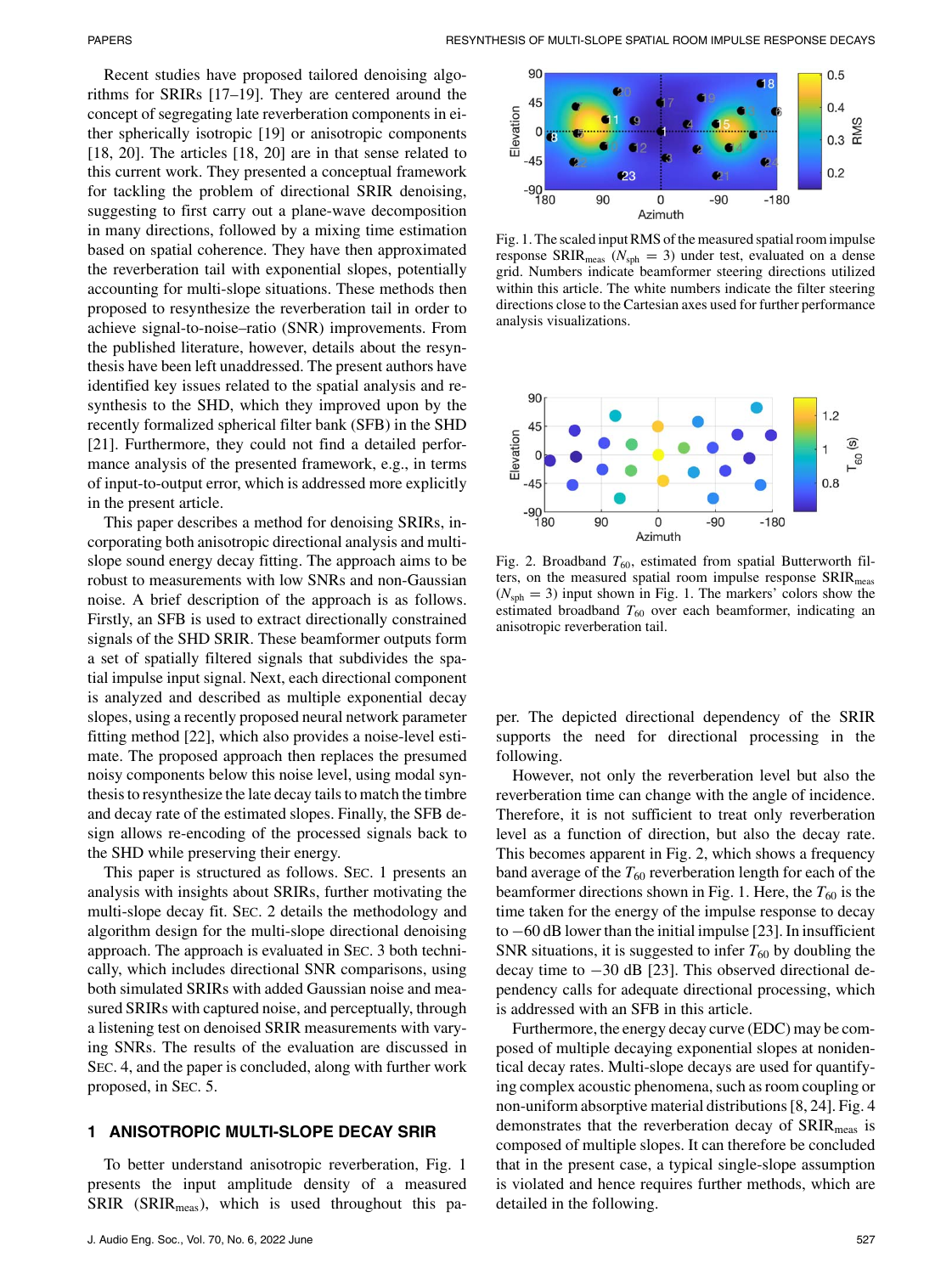

Fig. 3. Block diagram of the denoising approach presented in this paper. The subscript *nm* marks spherical harmonic domain signals. Each step is detailed in SEC. 2.



Fig. 4. Energy decay curve (EDC) fit (multi-slopes) in the 1-kHz frequency band on measured SRIR, as shown in Fig. 1, beamformers steering close to  $[+x, -x, +y, -y, +z, -z]$ , indexed by colors. The estimated EDC (dotted) stemming from the model parameterization matches closely the measured input EDC (solid), and the denoised EDC (dashed) obtained from the output shows the SNR improvement.

## **2 METHODS**

This section explains the methodology of the directional denoising approach of impulse response tails with anisotropic multi-slope decays, beginning with the spatial deconstruction of the SRIR and the spatially filtered decay slope estimation, to the resynthesis of the late decay and reconstruction of the SHD SRIR. Fig. 3 illustrates the proposed denoising approach, consisting of the following steps:

- 1. Input noisy HOA SRIR  $h_{nm}^{\text{in}}(t)$ .
- 2. Extract spatially filtered signals  $h_{\xi}(t)$  in directions  $\Omega_{\xi}$ , see Eq. (4).
- 3. Use DecayFitNet [22] to estimate multi-slope decay model parameters  $A_i$ ,  $T_i$ ,  $A_{noise}$  on  $h_{\xi}(t)$ , see SEC. 2.2.
- 4. Resynthesize late tail from estimated parameters using modal synthesis while zeroing the noise component  $(A_{noise} = 0)$ .
- 5. Ensure spatial band-limitation of synthesized  $\hat{\boldsymbol{h}}_{\epsilon}(t)$ , see Eq. (17).
- 6. Calculate crossover point between input  $h_{\xi}(t)$  and synthesis  $h_{\xi}(t)$  from estimated  $A_{\text{noise}}$ .
- 7. Re-encode to SHD by perfect reconstruction of  $h_{\xi}(t)$ and energy preserving reconstruction of  $\hat{\boldsymbol{h}}_{\epsilon}(t)$ , see Eqs. (14) and (15), respectively.
- 8. Output denoised HOA SRIR  $\hat{\boldsymbol{h}}_{nm}^{out}(t)$ .

Spherical harmonics in this paper are orthonormalized as defined in [25, Eq. (6.20)], on the unit sphere  $\Omega = [\phi, \theta]$  $\in S^2$ , with the azimuth angle  $\phi$  and zenith/colatitude angle θ. A signal model may be formulated with additive noise *s*noise as

$$
s(t, \Omega) = \hat{s}(t, \Omega) + s^{\text{noise}}(t, \Omega), \tag{1}
$$

in the SHD as

$$
\sigma_{nm}(t) = \hat{\sigma}_{nm}(t) + \sigma_{nm}^{\text{noise}}(t). \tag{2}
$$

It will be further assumed that all signals are spatially bandlimited to spherical harmonic (SH) order  $N_{\text{sph}}$ . The discrete spherical harmonic transform (SHT), up to order  $N_{\text{sph}}$ , and the inverse SHT (iSHT) are given as [26, Eqs. (3.34) and (3.35)]. In order to avoid confusion, the SHD spectrum is explicitly marked with the subscript  $(\cdot)_{nm}$ . Because SRIRs typically decay exponentially temporally, whereas the noise terms are temporally static, the model allows estimating the clean SRIR  $\hat{\boldsymbol{h}}_{nm}^{out}(t)$  from a noisy input SRIR  $\boldsymbol{h}_{nm}^{in}(t)$  in the early decay, if the SNR is sufficient, and hence the noise term is negligible.

#### **2.1 Directional Analysis and Resynthesis**

Reverberation models often make the assumption of isotropic decay. However, as highlighted in SEC. 1, this simplification may not apply in practice. Assuming potentially anisotropic reverberation, the analysis requires directional processing. Hence, in this study, the analysis, resynthesis, and therefore denoising are carried out on directionally constrained parts of the sound field. This directional constrain is imposed by beamformers, i.e., spatial filters in the SHD. Partitioning the SHD input signal with a complete set of beamformers, uniformly covering the domain (i.e., the sphere), may therefore be interpreted as an SFB. The SFB thereby enables intuitive techniques of directional processing in the SHD. The key idea here is that the SFB analysis and re-synthesis form a pair that allows transforming between domains under preservation and reconstruction criteria detailed in the following.

The SFB extracts signals from the spatially continuous SHD on a spatially discrete grid, allowing the transform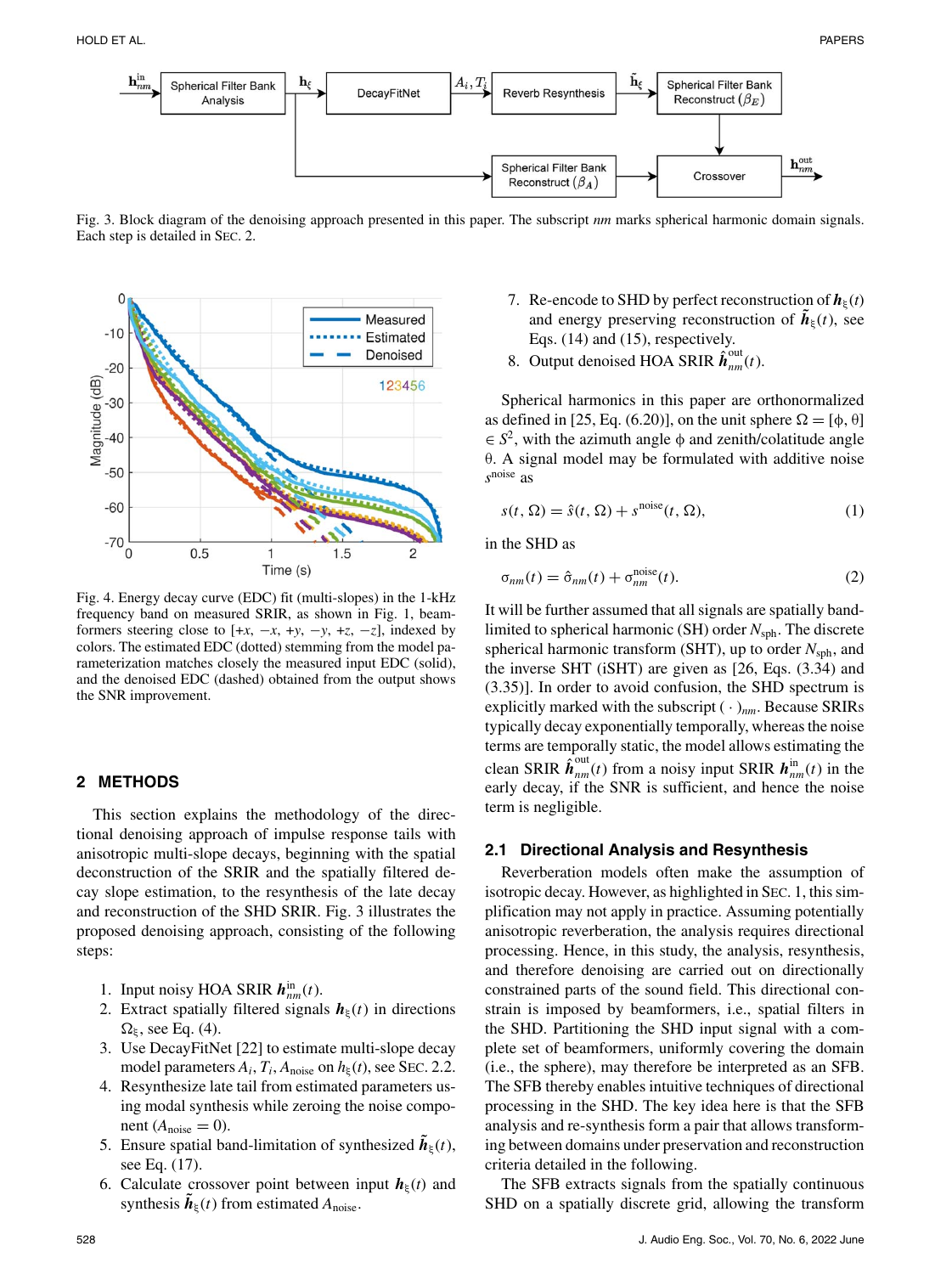

Fig. 5. Comparison of spatial Butterworth filter (solid) for  $k = 5$ ,  $l_c = 2.5$ , and normalized plane-wave decomposition (dotted) for third-order ( $N_{\text{sph}} = 3$ ) spherical harmonic signals.

back to the SHD. The key difference of SFBs compared to an unmodified SHT and iSHT is the possibility to choose the underlying (axisymmetric) filter pattern. The evaluated spatial pattern of the iSHT is proportional to the maximum directivity (max DI) beamformer or plane-wave decomposition, i.e., a higher-order hyper-cardioid. Despite showing maximum directivity, the back-lobe and side-lobe suppression can be improved in the context of SRIR analysis. Previously, patterns with greater front-to-back ratio generally increased the performance, because differences in opposite directions are typically easily audible and thus need to be resolved. The utilized pattern is a design choice and should be tailored to the application and requirements on hand. For the purpose of demonstration, this study uses a spatial Butterworth filter, which may be formulated as  $c_n^{\text{Butterworth}} = \frac{1}{\sqrt{1 + (n/n_c)^2k}}$ , where  $n \in [0, N_{\text{sph}}]$  is the SH order,  $N_{\text{sph}}$  is the maximum SH order,  $n_c$  the cut-on SH order, and  $k \in \mathbb{N}$  the filter order [27, Table 3.1]. The filter is then normalized to have unit amplitude in steering direction. Its polar pattern is compared to the max DI beamformer in Fig. 5, which demonstrates superior backlobe suppression while only minimally widening the main lobe. Another suitable alternative would be the max  $r<sub>E</sub>$  pattern, which is conceptually similar to a higher-order supercardioid. In comparison, the max DI beamformer is given by  $c_n^{\max \text{DI}} = \frac{4\pi}{(N_{\text{sph}}+1)^2}$ . Any axisymmetric analysis pattern is defined in terms of  $N_{\text{sph}} + 1$  modal weighting coefficients  $c_n$ , where the operator diag<sub>N</sub> formalizes repeating *m* times the weight of order *n*. The SH coefficients of these beamformers are, for axisymmetric patterns, given directly as

$$
\boldsymbol{w}_{nm} = \text{diag}_N(\boldsymbol{c}_n) \, \boldsymbol{y}_n^m (\boldsymbol{\Omega}')^{\text{H}},\tag{3}
$$

with the steering vector  $y_n^m(\Omega)$  evaluating the spherical harmonics in direction  $\Omega'$ , and the Hermetian transpose  $(\cdot)^{H}$ .

The filter bank framework allows establishing the interpretation of analysis and synthesis. Extracting beamformer  $\xi \in [1, \ldots, J]$  signals  $s_{\xi}$  as

$$
s_{\xi} = A \sigma_{nm}^{\text{in}},\tag{4}
$$

where the analysis matrix *A* of size  $J \times (N_{\text{sph}} + 1)^2$  is comprised of stacked beamformers **w***nm*.

The latter is formulated accordingly with stacked steering vectors  $y_n^m(\Omega_\xi)$  to a matrix *Y* 

$$
A = \left[ \operatorname{diag}_{N} (c_{n}^{\text{an}}) Y^{\text{H}} \right]^{\text{H}} = Y \operatorname{diag}_{N} (c_{n}^{\text{an}}). \tag{5}
$$

The re-encoding of the beamformer output signals back to the SHD is formulated accordingly as

$$
\sigma_{nm}^{\text{out}} = \boldsymbol{B}^{\text{H}} \boldsymbol{s}_{\xi},\tag{6}
$$

where the matrix *B* of size  $J \times (N_{\text{sph}} + 1)^2$  is

$$
\boldsymbol{B} = \boldsymbol{Y} \operatorname{diag}_N(\boldsymbol{c}_n^{\operatorname{syn}}). \tag{7}
$$

Covering the SHD uniformly, the steering vectors  $y_n^m(\Omega_\xi)$  are evaluated on a uniform grid. The re-encoding to the SHD requires a grid supporting the spatial integration of a polynomial of order 2*N*sph, which is discretized by, e.g., a spherical *t*-design [28]. The grid may be rotated without any loss of generality, e.g., in order to align the first steering direction to  $[1, 0, 0]^T$ . Although spherical *t*-designs are generally over-determined and therefore not optimal in terms of minimal spatial interaction, their property of constant quadrature weights is essential in the current formulation.

Preservation factors for a uniform grid are derived in [21] as [21]:

$$
\beta_A = \frac{\sqrt{4\pi}}{w_{00}^{an}J},\tag{8}
$$

$$
\beta_E = \frac{4\pi}{[\mathbf{w}_{nm}^{\text{an}}]^{\text{H}} \mathbf{w}_{nm}^{\text{an}} J}.
$$
\n(9)

These factors ensure that the sum over all *J* analysis filter weightings  $w_{\xi}$  either preserves amplitude as

$$
\sum_{\xi}^{J} \beta_A w_{\xi}(\Omega) = 1, \quad \forall \Omega \in S^2,
$$
\n(10)

or preserves energy as

$$
\sum_{\xi}^{J} \beta_E w_{\xi}^2(\Omega) = \sum_{\xi}^{J} \left[ \sqrt{\beta_E} w_{\xi}(\Omega) \right]^2 = 1, \quad \forall \Omega \in S^2.
$$
\n(11)

The reconstruction of amplitude, defined in this case more strictly as perfect reconstruction, is achieved if the signal restored from the filter bank  $\sigma_{nm}^{\text{out}}(t)$  exactly matches the input signal  $\sigma_{nm}^{in}(t)$ 

$$
\sigma_{nm}^{\text{out}}(t) \stackrel{!}{=} \sigma_{nm}^{\text{in}}(t),\tag{12}
$$

for any time *t*. If perfect reconstruction is not possible, the reconstruction of energy over time may be demanded (projection of signal onto itself) such that

$$
\langle \sigma_{nm}^{\text{out}}(t), \sigma_{nm}^{\text{out}}(t) \rangle \stackrel{!}{=} \langle \sigma_{nm}^{\text{in}}(t), \sigma_{nm}^{\text{in}}(t) \rangle. \tag{13}
$$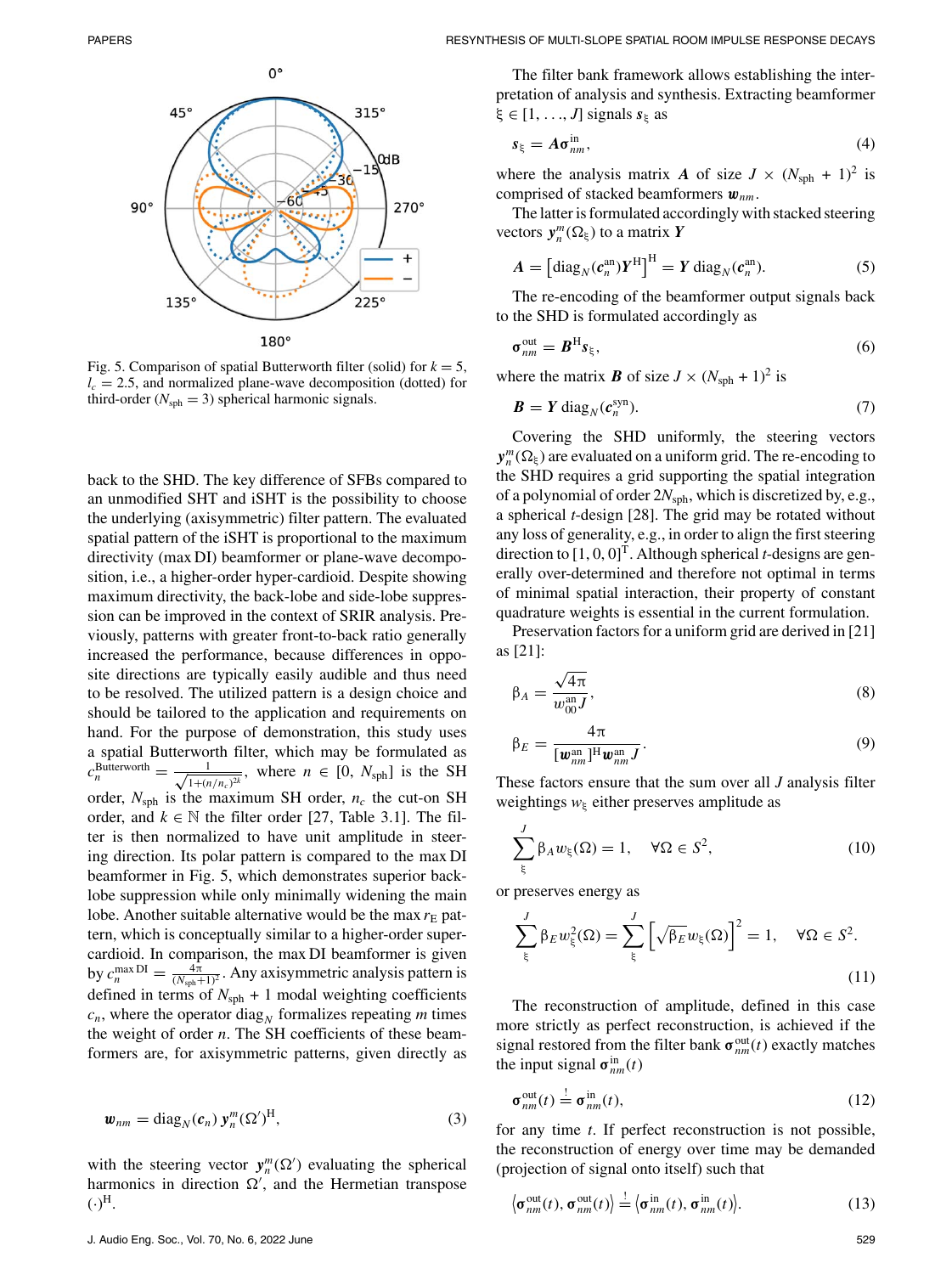Shown previously in [29], perfect reconstruction is achieved by

$$
\sigma_{nm}^{\text{out}}(t) = \beta_A \boldsymbol{B}^{\text{H}} \boldsymbol{s}_{\xi}(t),\tag{14}
$$

and energy preservation reconstruction by

$$
\tilde{\sigma}_{nm}^{\text{out}}(t) = \sqrt{\beta_E} \mathbf{B}^{\text{H}} \tilde{\mathbf{s}}_{\xi}(t),
$$
\n(15)

where  $c_n^{syn} = \frac{1}{c_n^{an}/c_0^{an}}$  is defined for both, according to Eq. (7). This formulation shows the advantage of the filter bank framework, because the preservation factors β*<sup>A</sup>* and  $\beta_E$  are the only difference between both reconstruction topologies. For further details and derivations, see [21, 29].

Because Eq. (6) essentially constitutes a modified SHT, the transform to order  $N_{\text{sph}}$  requires spatially band-limited signals in the spatially discrete domain to avoid spatial aliasing. Because the signals  $s_{\xi}$  stem from a directional filtering operation, the inter-signal coherence of a diffuse, spatially band-limited signal may be formulated as the spatial coherence matrix

$$
\boldsymbol{R}_{\xi,\xi'} = \boldsymbol{Y}_{\xi,nm} \operatorname{diag}_N(\boldsymbol{c}_n^{\text{an}}) \boldsymbol{Y}_{\xi,nm}^{\text{H}}.
$$
 (16)

Assuming decorrelated signals  $\breve{\mathbf{s}}_{\xi}(t)$ , such as from independent white noise realizations, the spatial band-limitation may be reestablished directly by

$$
\tilde{\mathbf{s}}_{\xi}(t) = \mathbf{R}_{\xi, \xi'}/(\mathbf{1}\mathbf{R})\tilde{\mathbf{s}}_{\xi}(t),\tag{17}
$$

where the spatial coherence matrix is normalized by the sum over one axis (denoted as **1***R*), avoiding a change in total power. Note that frequency-dependent spatial coherence  $\mathbf{R}_{\xi, \xi'}(f)$  may also be introduced, e.g., in order to mimic the measurement microphone array proprieties. In practice, SMAs lose their directivity toward low frequencies because of limitations of the radial filter gains. This could be matched by increasing the spatial coherence according to an a-priori measurement. However, in favor of generality, only the broadband constraint of Eq. (17) was applied.

#### **2.2 Parameter Estimation**

EDCs are representations of the sound energy decay of rooms. They can be obtained from RIRs by applying the backward integration procedure proposed by Schroeder [30]. The sound energy decay is frequently modeled as a single decaying exponential with one decay rate, commonly known as the reverberation time [23, 31]. However, it is becoming increasingly relevant to fit higher-order models to EDCs that include multiple exponentials and consequently multiple decay rates, as motivated earlier. In the following, EDCs are modeled with the decay model  $d_{k}(t)$  [32, 33]:

$$
d_{\kappa}(t) = A_{\text{noise}}(L-t) + \sum_{i=1}^{\kappa} A_i \left[ e^{\frac{\ln(10^{-6})_i t}{f_s T_i}} - e^{\frac{\ln(10^{-6})_L}{f_s T_i}} \right],
$$
\n(18)

where  $\kappa$  is the model order,  $T_i$  and  $A_i$  are the decay rate and amplitude of the  $i<sup>th</sup>$  exponential decay,  $A<sub>noise</sub>$  is the amplitude of the noise term, *L* is the length of the EDC, ln( $\cdot$ ) denotes the natural logarithm, *t* is the sample index, and  $f_s$  is the sampling frequency of the RIR.

Various algorithms exist for estimating the model parameters  $T_i$ ,  $A_i$ , and  $A_{noise}$  from noisy RIR measurements [22, 32, 34]. In the denoising approach, a recently proposed neural network architecture is used, which was shown to be robust, computationally efficient, and deterministic (as opposed to iterative), [22]. The neural network was trained with a purely synthetic EDC dataset, spanning EDCs with the following decay parameter ranges:

$$
1 \le \kappa \le 3
$$
  
\n
$$
0.1 \frac{L}{f_s} \le T_i \le 1.5 \frac{L}{f_s}
$$
  
\n
$$
-30 \text{ dB} \le A_i \le 0 \text{ dB}
$$
  
\n
$$
-140 \text{ dB} \le A_{\text{noise}} \le -30 \text{ dB}
$$
  
\n(19)

The performance of the neural network was reliable when analyzing two measured datasets with more than 20,000 EDCs [22]. The evaluation datasets featured variable acoustic conditions, such as a considerably varying amount of furniture, room coupling, scattering, and diffraction from geometry.

In the denoising algorithm, the DecayFitNet is used as described in [22]. The network returns estimates for  $T_i$ ,  $A_i$ , and *A*noise for every analyzed octave band.

#### **2.3 Denoising**

The potentially noisy SRIR Ambisonic signals  $h_{nm}^{in}(t)$ are first spatially segregated by the SFB analysis Eq. (4). The now spatially discrete signals  $h_{\xi}(t)$  may then undergo the decay analysis for each beamformer ξ, which provides the (multi-slope) reverberation tail parameterization and a noise floor estimate. These parameters inform a modal resynthesis of the late reverberation of each directional component. This study uses modal resynthesis because it allows for a direct resynthesis of signals that correspond to the model Eq. (18). Because SRIRs can exhibit very steep frequency roll-offs, in combination with short decay times toward high frequencies, the band rejection of time-frequency filter banks may be a limiting factor when designing the signals in the time domain, such as by band-passed noise sequences. Each ξ contains  $2^{13}$ modes with logarithmically spaced randomized frequency  $ω \in [0, π]$  and randomized phase  $φ \in [0, 2π]$ . The modes are then modulated with the corresponding time derivative of the cumulative energy decay, i.e., *d* <sup>κ</sup>(*t*), see Eq. (18) with  $A_{\text{noise}} = 0$ . To vary smoothly between frequency bands, the decay envelope is linearly interpolated in log-scale between the neighboring bands' center frequencies, i.e., *d* <sup>κ</sup>,<sup>ω</sup>(*t*).

The modal resynthesis is carried out as

$$
\check{h}_{\xi}(t) = \sum_{\omega} d'_{\kappa,\omega}(t) \sin(\omega t + \varphi) \sqrt{2\omega},\tag{20}
$$

where the latter factor compensates the energy distribution induced by the logarithmic spacing of  $\omega$ .

The crossover point between the input SRIR and resynthesized tail is found based on the noise estimated from the parameterization while aiming to preserve as much of the original input as possible. Therefore, the squared input RIR is first smoothed with a 100<sup>th</sup>-order median filter. Then, the crossover point is determined by the first time sample 6 dB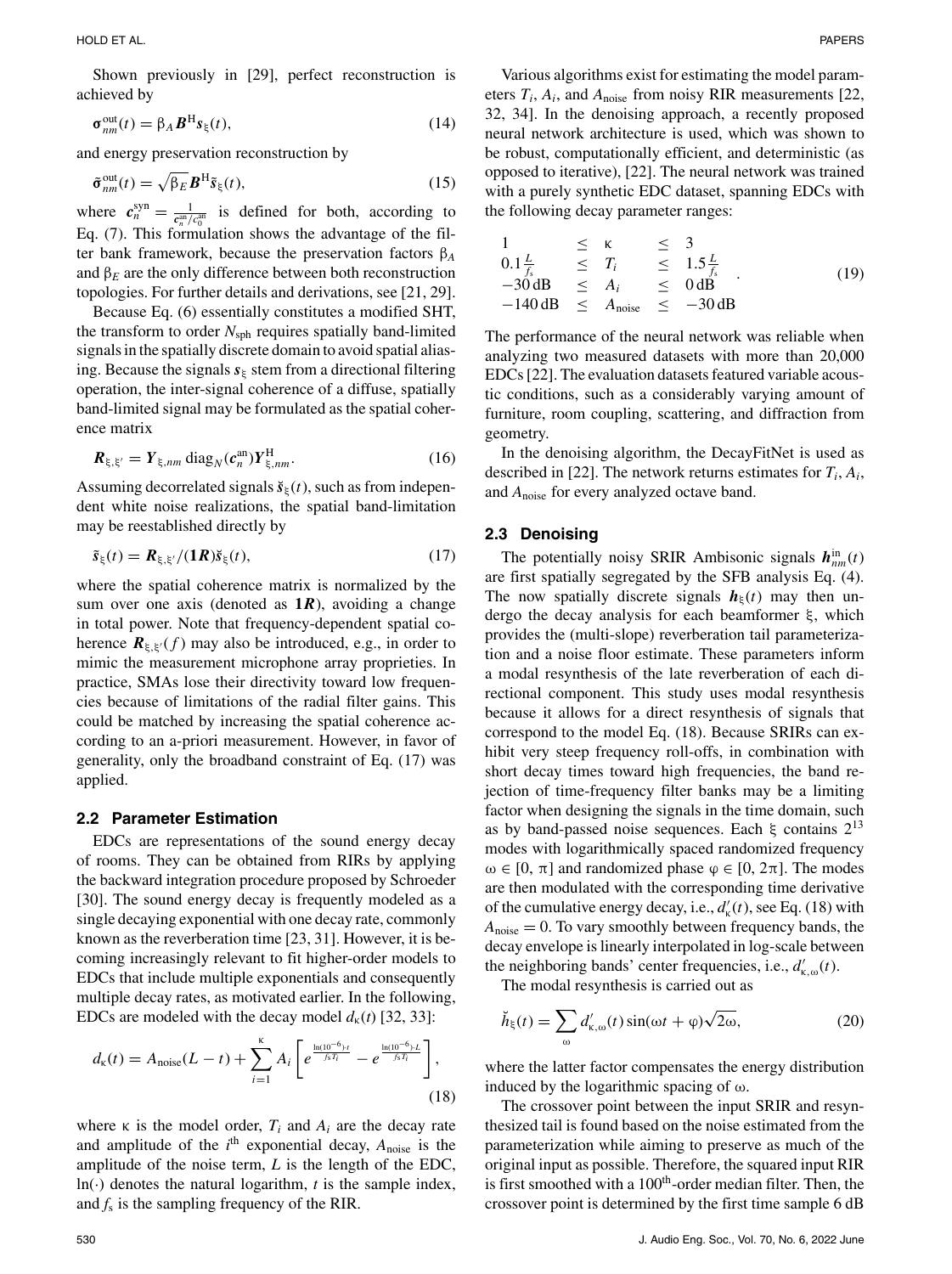

Fig. 6. Magnitude in decibels of the input  $h_{nm}^{\text{in}}(t)$  and output  $h_{nm}^{\text{out}}(t)$ signal instantaneous power of the presented algorithm using simulated spatial room impulse responses (SRIR<sub>sim</sub>) with 50-dB signalto-noise–ratio (SNR) additive noise. The horizontal line indicates the highest noise estimate from the input parameterization, and the vertical line the determined crossover point between the input and denoising that results in the output.

above the highest estimated  $A_{noise}$  scaled by 2B because of the (simplified) band-pass proportion from *B* band-passes, and the orthonomormality error of the SFB analysis *A*, determined as trace( $A^{\rm H}A$ )/*J*. Both the estimated noise floor determined from the directional parameterization and the resulting cross-over start, besides the SRIR instantaneous power, are shown in Fig. 6. Assuming decorrelated input and resynthesis tails, a 300-ms constant power fade parameterized with  $a_p(t)$  blends between both parts, such that

$$
\hat{\mathbf{h}}_{nm}^{\text{out}}(t) = \sqrt{a_p(t)} \beta_A B^H h_{\xi}(t) + \sqrt{(1 - a_p(t))} \sqrt{\beta_E} \mathbf{B}^H \tilde{\mathbf{h}}_{\xi}(t). \quad (21)
$$

The unaltered early part of the SRIR reconstructs perfectly using Eq. (14). Replacing the beamformer outputs by independently randomized realizations, the spatial coherence and thus spatial bandwidth limitation needs to be re-established. Assuming fully decorrelated components  $h_{\xi}(t)$ , the normalized beam correlation matrix Eq. (17) may therefore simply be applied to obtain  $\tilde{h}_{\xi}(t)$ . The signals of the resynthesized noise tail are re-encoded to the SHD using the energy-preserving topology of Eq. (15).

# **3 EVALUATION**

## **3.1 Input Signals**

The anisotropic multi-slope decay resynthesis algorithm was evaluated using two types of input signal. The first was a simulated SRIR, which provided a noise-free reference case to which varying levels of additive noise could be added. The second was a measured SRIR from a coupled room SRIR dataset [13], recorded with an Eigenmike and with audible noise present. The two SRIRs are detailed in the following and referred to as simulated SRIR ( $SRIR_{sim}$ ) and SRIR<sub>meas</sub>. Both SRIRs were order truncated to  $N_{\rm sph} = 3$ , which simplifies the presentation without any loss

of generality. A waterfall plot of both scenarios is shown in Figs.  $7(a)$  and  $8(a)$ .

The SRIR<sub>sim</sub> was created using an image-source model for the early reflections and a stochastic decay part for the late reverberation. This hybrid model provided naturalsounding results in various previous applications and is considered a standard practice. The shoebox model simulated a room of dimensions 10.2 m x 7.1 m x 3.2 m,  $V = 231.7$  m<sup>3</sup>. The reverberation time was specified as 1 s, falling to 0.5 s at high frequencies. The source was positioned  $[1, 0, 0]^T$  m from the receiver. The reverb was faded linearly (over 50 ms) into an exponentially decaying stochastic reverb after 52.81 ms. The latter corresponds to  $t_{\text{mp95}} = 0.0117 \cdot V + 50.1$ , a conservative estimation of the mixing time according to [35].

The procedure of utilizing a noise-free simulated SRIR allowed for the controlled addition of noise at a chosen level. According to the signal model Eq. (1), the experiment injected additive white noise of varying SNR. Therefore, spherically isotropic, but spatially band-limited, white noise was simulated as independent realizations of white noise in each SH component  $\sigma_{nm}^{\text{noise}}$  of equal power [36]. Fig. 6 depicts the instantaneous power of the resulting signal.

The second test signal was the measured  $\text{SRIR}_{\text{meas}}$ , which includes multi-slope decays and directional reverberation, as well as non-Gaussian noise present in the measured impulse response. The measurement was taken according to a dataset of coupled SRIRs recorded using the mh Acoustics em32 Eigenmike, an SMA capable of fourth-order HOA capture<sup>1</sup> [13]. The chosen SRIR was measured at a distance of 250 cm, which is in the center of the coupling aperture between two rooms, of the Meeting Room to Hallway transition. The source is positioned inside the less reverberant room, and auralization of the SRIR shows clear directional elements to the decay and measured noise, making this SRIR appropriate as a test signal for the evaluation of the algorithm. Besides the microphone self-noise, there were multiple (directional) noise sources present. As needed for the evaluation, the average of six 10-s exponential sweep measurements achieved the maximum SNR in this scenario.

# **3.2 Technical Evaluation**

#### *3.2.1 Test Metrics*

Informal listening showed a clear and consistent SNR improvement with the proposed algorithm. In order to quantify the SNR increase, varying additive white diffuse noise was added to the noise-free SRIR<sub>sim</sub>. This allows a direct SNR comparison between the noise-free original SRIR and denoised SRIR obtained from an equivalent but noisy input.

The SNR is defined as the ratio between the measured power of a signal with negligible noise contribution and the measured power of a predominantly noisy signal. Therefore, the power of the first 5 ms is measured starting with the direct sound, comparing to the measured power of the last 5 ms of the IR. A metric to evaluate noise reduction based on the measured SNR improvement may then be

<sup>1</sup>Database available at [http://doi.org/10.5281/zenodo.4095493.](http://doi.org/10.5281/zenodo.4095493)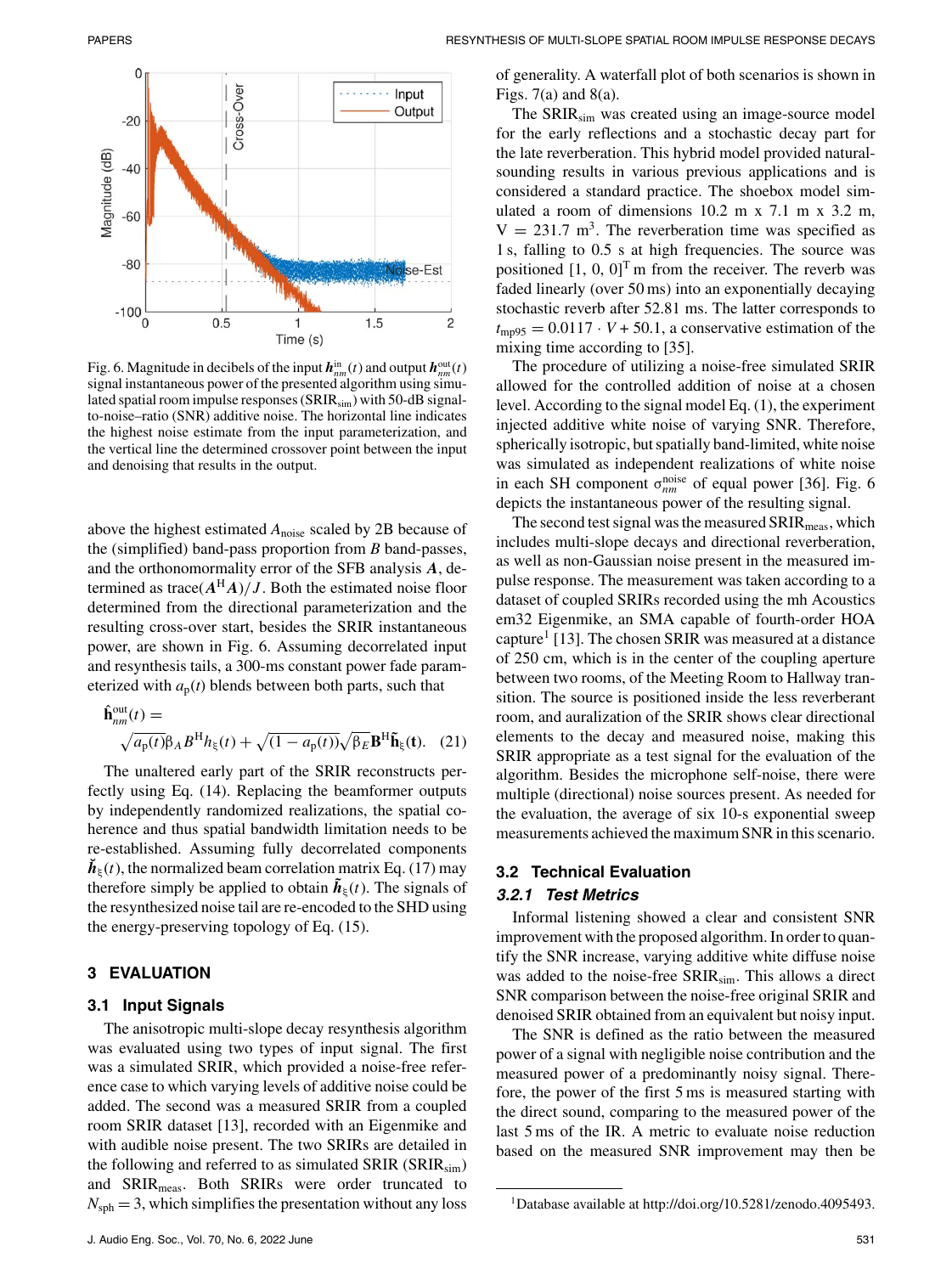

Fig. 7. Waterfall plots over the first beamformer output of the simulated spatial room impulse response (SRIRsim) tail after 100 ms, between the noisy input (a) and denoised output (b). The input was simulated by adding white diffuse noise with 50-dB signal-to-noise ratio (SNR) to a noise-free impulse response (IR). The solid line visualizes the 1/3-octave smoothed IR tail magnitude (in decibels).

defined as

$$
SNR_{\text{impv}} = \frac{SNR_{\text{out}}}{SNR_{\text{in}}} = \frac{P_{ts}^{\text{out}} / P_{ts, end}^{\text{out}}}{P_{ts}^{\text{in}} / P_{ts, end}^{\text{in}}}
$$

$$
= \frac{\text{trace}(C_{nm, ts}^{\text{out}}) / \text{trace}(C_{nm, ts, end}^{\text{out}})}{\text{trace}(C_{nm, ts}^{\text{in}}) / \text{trace}(C_{nm, ts, end}^{\text{in}})} (22)
$$

using

$$
P = \frac{1}{(N+1)^2 T} \operatorname{trace}(C_{nm}),\tag{23}
$$

and the SHD signal covariance *Cnm* over time interval *T*.

To quantify the spectral error across the sphere, the mean absolute difference of the directionally constrained spectra between the noise-free input and denoised output is compared as

$$
\overline{E}_{\text{spec}} = \frac{1}{JK} \sum_{\xi=1}^{J} \sum_{k=1}^{K} \left| |H_{\xi,k}^{\text{late,out,smth}}| - |H_{\xi,k}^{\text{late,in,smth}}| \right|.
$$
\n(24)

Therefore, the log space (decibels) difference of the 1/3 octave–band smoothed spectra *H* is averaged over the frequency index *k* and beamformers ξ, essentially comparing the solid to dashed lines shown in Fig. 9. This error will also contain absolute level mismatches among directional components.

The reverberation tail reconstruction is apparent in the waterfall plots in Fig. 7. Quantifying the reverberation tail



Fig. 8. Waterfall plots over the first beamformer output of the measured spatial room impulse response (SRIR<sub>meas</sub>) tail after 100 ms, between the noisy input (a) and denoised output (b). Input measured by a spherical microphone array. The solid line visualizes the 1/3-octave smoothed impulse response (IR) tail magnitude (in decibels).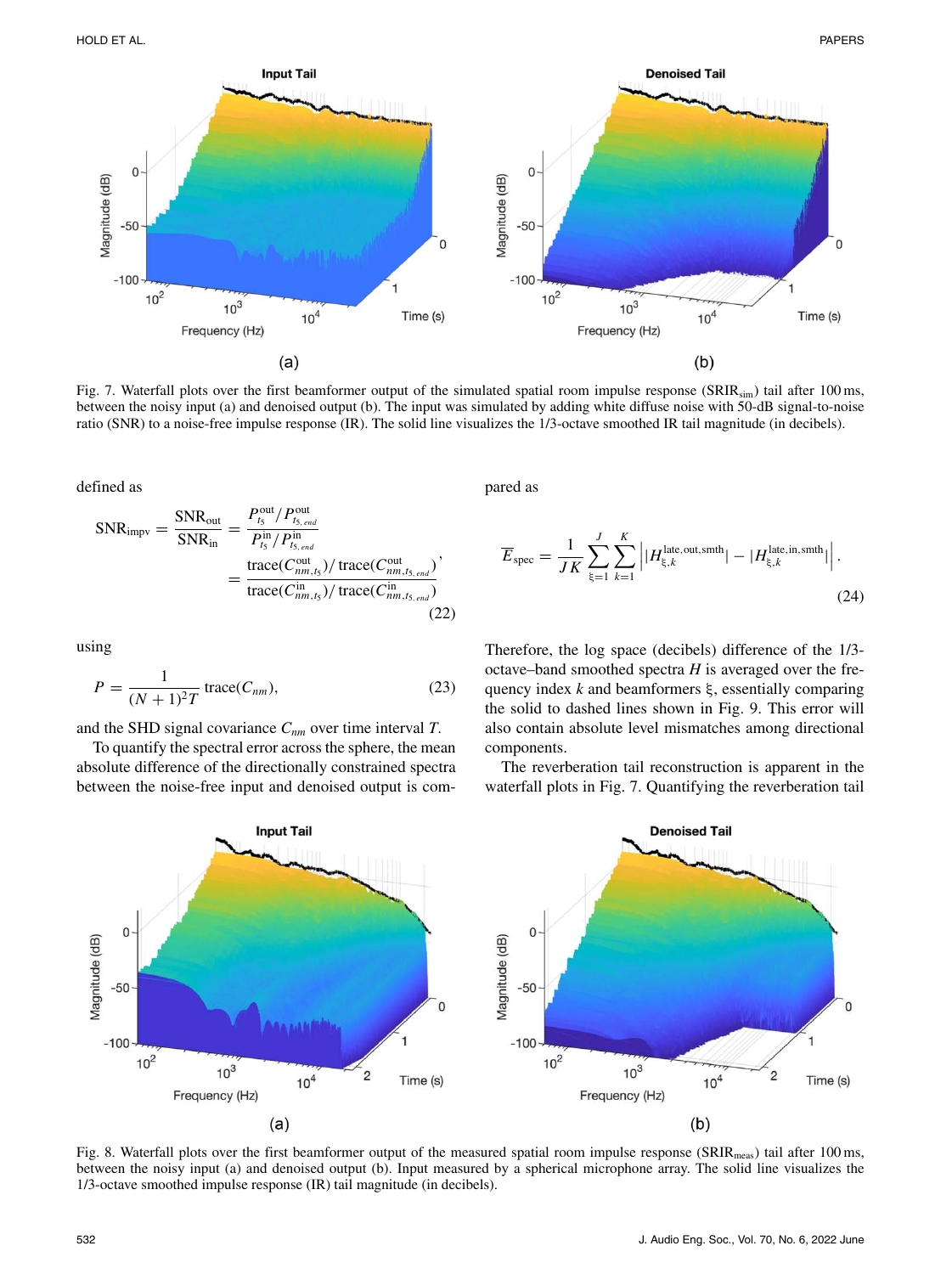

Fig. 9. Noise-free input (solid) and denoised output (dotted) reverberation tail spectra (after 100 ms). Output obtained from simulation with 30-dB signal-to-noise−ratio (SNR) additive noise and 1/3 octave smoothed. Shown are the beamformers ξ steering close to  $[+x, -x, +y, -y, +z, -z]$ , numbered according to *idx*, as in Fig. 1.



Fig. 10. Noise-free input (circles) and denoised output (crosses)  $T_{60, \xi}(b)$ . Output obtained from simulation with 30-dB signal-tonoise−ratio (SNR) additive noise. Shown are the beamformers ξ steering close to  $[+x, -x, +y, -y, +z, -z]$ , numbered and offset according to *idx*, as in Fig. 1.

length error between the noise-free input and denoised output

$$
\overline{E}_{T_{60}} = \frac{1}{JB} \sum_{\xi=1}^{J} \sum_{b=1}^{B} |T_{60,\xi}^{\text{out}}(b) - T_{60,\xi}^{\text{in}}(b)| \tag{25}
$$

gives an indicator of the mean  $T_{60}$  error introduced by the processing. Extracted from backward-integrated EDCs in octave filter bands *b*, the time sample that first crosses  $-60$  dB marks  $T_{60}(b)$ . In low SNR conditions,  $T_{60}(b)$  is approximated by doubling the time to cross −30 dB. An example of the averaged values is shown in Fig. 10.

## *3.2.2 Results*

Table 1 presents the results of the technical evaluation comparing the noise-free input  $SRIR<sub>sim</sub>$  and denoised out-

Table 1. Signal-to-noise−ratio (SNR) improvements [see Eq. (21)] and Mean Spectral Error  $\overline{E}_{\text{spec}}$  [see Eq. (22)], between original and denoised simulated spatial room impulse responses  $(SRIR<sub>sim</sub>)$  ( $N<sub>sph</sub> = 3$ ) with varying levels of added noise  $SNR_{in, sim}$  in decibels, Mean Reverberation Time Error  $E_{T_{60}}$  in seconds [see Eq. (23)].

| $SNR_{in, sim}$ | $SNR_{impv}$ | $\overline{E}_{\textrm{spec}}$ | $\overline{E}_{T_{60}}$ |
|-----------------|--------------|--------------------------------|-------------------------|
| 100             | 1.04         | < 0.01                         | < 0.01                  |
| 80              | 19.96        | < 0.01                         | < 0.01                  |
| 60              | 38.12        | < 0.01                         | < 0.01                  |
| 50              | 48.69        | 0.01                           | 0.01                    |
| 40              | 57.31        | 0.02                           | 0.02                    |
| 30              | 62.18        | 0.05                           | 0.04                    |
| 20              | 53.95        | 0.20                           | 0.34                    |

put, obtained from the same SRIR with varying levels of additive noise. When increasing the level of simulated additive diffuse white noise, i.e., decreasing  $SNR_{in, sim}$ , the reported algorithm generally performed strong denoising. Measured SNRimpv indicates steady SNR improvements, which saturates on one end because of no measurable differences and on the other end at around  $SNR_{in, sim} = 30$ . Both the mean spectral error  $E_{\text{spec}}$  and mean reverberation length error  $\overline{E}_{T_{60}}$  stay very low up until SNR<sub>in, sim</sub> = 30.

# **3.3 Perceptual Evaluation**

## *3.3.1 Test Design*

The previously reported technical evaluation showed good results on the tested single-slope SRIR when modified with varying levels of additive white noise. However, in reality, SRIRs are more complex and can only be captured in all their aspects by measurements. These measurements cannot be achieved noise free because of limitations of the microphones and environmental noise. To quantify the realworld perceived performance of the proposed algorithm, a perceptual listening test was conducted with the measured SRIR detailed in SEC. 3.1.

The listening test subjects were recruited from the Aalto University Acoustics Lab and can be considered experienced listeners, designing and participating in multiple critical listening tests before. A total of 12 listeners (male/female), aged 24−38 years (mean: 29.5), rated the items in a single trial according to a Multiple Stimuli with Hidden Reference and Anchor–like test paradigm (using [37]) in terms of the presented spatial denoising quality (*poor*−*excellent*). Out of these 12 participants, nine identified the reference condition by rating it higher than 90, whereas the other results were excluded from the evaluation. The test took place in the listening booths of the Aalto University acoustics laboratories and took around 15 min in total.

All SRIRs were binaurally rendered by SH domain convolution, with a set of head-related impulse responses obtained from a KU100 dummy head [38]. The SH spectrum tapering approach with coloration compensation was applied in order to mitigate high-frequency loss by SH order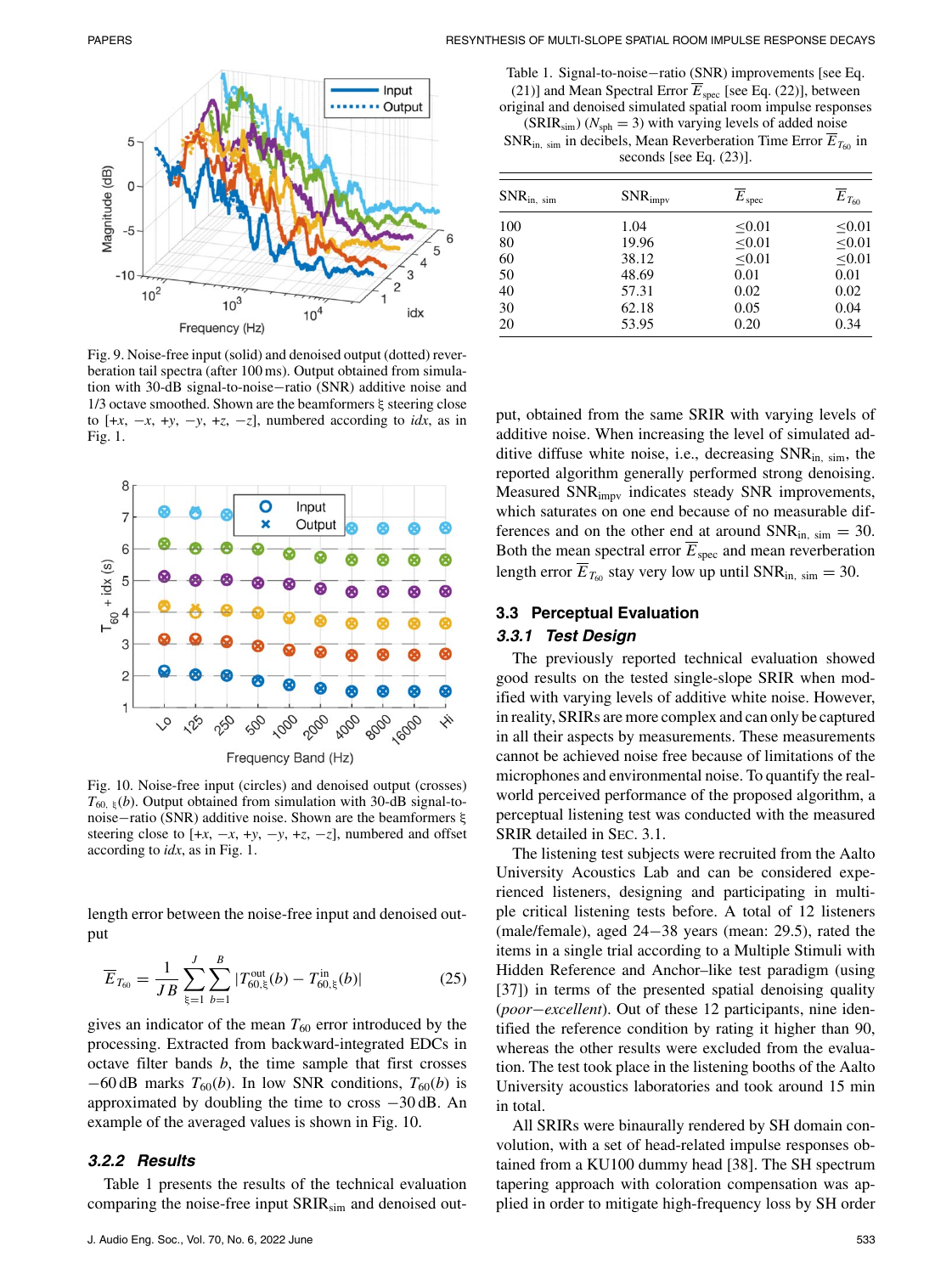truncation, as described in [39]. The equalization therein can be seen as a diffuse field equalization technique, where the resulting renderings contained enough high-frequency content for the judging of fine details, without relying on further non-linear processing.

The binaural SRIRs were convolved with a 5-s loop of a dry drumkit recording. The signal was chosen to excite a broadband response with enough transients. The reverberation decayed fully at the end of the loop, such that even small differences in the decay behavior could be detected. Participants were explicitly encouraged to limit the loop range during the test such that they can concentrate on small details, and the test conductor noticed that every participant focused on the last reverberation decay. Additionally, there was a training phase, where participants could get familiar with the interface and the type of performance differences. Although these instructions might result in an overly critical evaluation, it is assumed that these helped detect differences that might have otherwise been left undiscovered with a small sample size.

The reference to compare against (*REF*) is the unprocessed measurement with the maximum SNR achieved by averaging six SRIR measurements obtained from 10 s sweeps (measured broadband  $SNR_{in} = 61.38$  dB). The items *C1*−*C6* are the proposed algorithm operating under decreasing SNR conditions, achieved by adding varying levels of recorded noise to the input signal. Besides the microphone self noise, the recorded noise included a quite prominent air conditioning noise and high-frequency inference from other electronic devices. The conditions were as follows: *C1*, 100-dB SNR; *C2*, 60-dB SNR; *C3*, 50-dB SNR; *C4*, 40-dB SNR; *C5*, 30-dB SNR; and *C6*, 20-dB SNR. Additionally, the test included two anchor-like conditions: *A1*, 30-dB SNR without any denoising, and *A2*, 30-dB SNR without spatial processing in the resynthesis (i.e., one omni-directional beamformer) and only a single estimated slope.

## *3.3.2 Results*

The results of the listening test are presented in Fig. 11 as individual transparent dots and violin plots, whereby the width of the violin shows the density of data, median values are presented as a white point, the interquartile range is marked using a thick black line, and the range between the lower and upper adjacent values is marked using a thin black line. Comparing to the technical evaluation in the noise-free single-slope case, the participants could detect deviations from the reference earlier than the technical measures predicted from the single-slope case. However, the median follows an order as predicted and is in good agreement with the technical measures. The participants also rated the algorithm as *excellent* when operating in the typical measurement SNR range.

Because of the low number of participants, descriptive and non-parametric statistics were favored over parametric alternatives. The Wilcoxon signed-rank test evaluates a statistically significant difference between two conditions



Fig. 11. Perceptual evaluation results, depicted as a violin plot. The inner part resembles a box plot, where the white point indicates the median. Each individual response is marked as a transparent dot.



Fig. 12. Difference in condition rating scores, indicated by a Wilcoxon signed-rank test. *P*-values are clipped for better visualization.

 $(H<sub>0</sub>)$ : the tested underlying distributions are the same). The results are presented in Fig. 12, reported at a 95% confidence level. With both medians of REF and C1 at 100, the ratings suggest that subjects were not able to confidently identify the condition where the proposed method was applied, in comparison to the reference. For decreasing SNRs, the test indicates a perceptual difference to no spatial denoising treatment. The effectiveness of the proposed algorithm is highlighted by the comparison between *A1* (no processing) and *C5* (with processing), in the 30 dB SNR scenario. Here, the proposed algorithm performs better than the unprocessed case, which is supported by their statistically significant difference. Similarly, the comparison *A2* (no spatial reconstruction) to *C5* (full spatial processing) shows an advantage of incorporating the directional reconstruction of the late SRIR tail.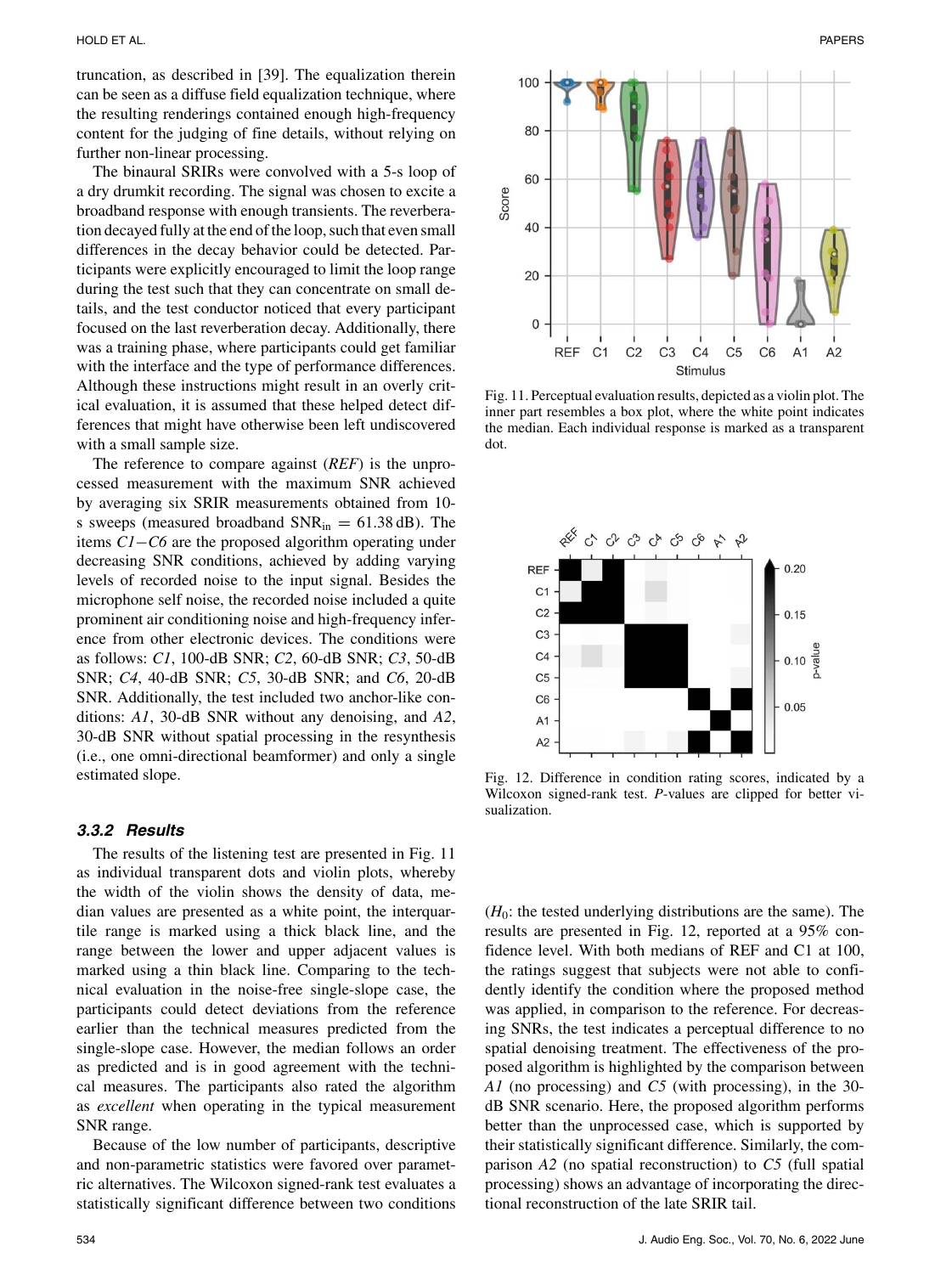# **4 DISCUSSION**

This paper presented a method for SRIR tail resynthesis, including directional dependency and multi-slope decays. The importance of directional processing was justified by observing the anisotropic behavior in Figs. 1 and 2 and the multi-slope parameterization in Fig. 4. The results presented in SEC. 3.2.2 highlight promising performance. The parameter extraction, reverb tail resynthesis, and SH re-encoding delivered predictable outcomes.

The measured SRIRs obtained from an SMA exhibited prominent noise, with a distinct high-frequency component. Additionally, there were environmental noise sources, such as an air conditioning unit, in the room. The noise is audible even when listening to the SRIR alone and is not spectrally white as shown in Fig. 8(a), which means that a Gaussian noise assumption cannot be made. It also shows a frequency-dependent decay time, with rapidly vanishing high-frequency components. After the denoising procedure presented in SEC. 2, the noise was not perceivable anymore. This was confirmed by a formal listening test, which showed the timbre and tail decay can match convincingly, something that is supported by comparing the waterfall plots Fig. 8(b) and decay slopes in Fig. 4.

When measuring the input to output on the noise-free input  $SRIR<sub>sim</sub>$ , the performance could also be quantified. It showed that the SNR could consistently be improved upon, up to the measurable limit. However, the denoising process was carried out frequency-dependently; hence, the mean spectral error  $\overline{E}_{\text{spec}}$  quantified changes in timbre. It shows that  $\overline{E}_{\text{spec}}$  stays relatively low until around  $-30$ -dB noise-floor SNR. This corresponded well to the point where a slight shift in timbre was audible when listening to the reverberation tails. Compared to Fig. 8, it shows that the high frequencies drop rapidly in the same range. At such low SNR conditions, the tail is buried in noise, and a meaningful parameter estimation is not possible. Nevertheless, Fig. 9 also shows the excellent matching between input and output spectra, where the deviations in the lower-frequency region might originate from different mode frequencies during resynthesis.

The effect of mismatched reverberation times becomes audible in the same range of additive noise. Around −30-dB SNR from the noise floor, a slight double decay starts to become audible. Again, this affects high frequencies first. The parameter estimation becomes harder on flattened EDCs, generally resulting in overestimating the corresponding  $T_{60}$ , even though the parameterization detects the noise floor.

The findings of the experiment support the informal findings from the measured SRIR<sub>meas</sub>, where a controlled evaluation is not possible because there is no noise-free comparison SRIR. The broadband SNR of this SRIR is the range in which the proposed denoising algorithm could be justified by the previous systematic evaluation.

Ultimately, the denoising algorithm replaces parts of the SRIR. The lower the input SNR, the larger the interference with the original SRIR. The perceptual evaluation showed that the algorithm can operate almost transparently and that

J. Audio Eng. Soc., Vol. 70, No. 6, 2022 June 535

denoising may improve the perceived audio quality. However, replacing significant portions of the impulse response is audible when compared to a reference. The test also highlighted the importance of following the spatial characteristics of the SRIR and showed that the spatial aspect of the described method improves the perceptual performance.

It should be noted that the performance is dependent on the actual input conditions. Nevertheless, the results indicate reliable performance, as long as the input EDC can be considered sufficiently above the noise floor. The experienced performance limitations in this work seemed to be related to the parameter extraction. Further information on the temporal evolution of an impulse response was not yet incorporated. The current framework only acts on the measured input parameters, without inference or convergence assumptions. The latter additional assumptions may improve the performance on critical input SNR conditions, where parameters are not retractable anymore.

Although the modal resynthesis allowed for a straightforward implementation according to the multi-slope IR model, the resynthesis to the SHD introduced additional complexity. A formulation directly in the SHD could provide an appropriate alternative here.

Compared to previous work (e.g., [19]), using fewer beamformers might improve directional independence of the parameterization and synthesis computation time. However, the presented SFB relies on a uniform spatial sampling and quadrature weights, accordingly. Future formulations may allow non-uniform sampling, supporting more minimal spatial sampling strategies. The spatial weighting of the chosen spatial Butterworth filter pattern, however, seemed to provide sufficient suppression for all examined SRIRs in this work so that the spatial interaction was not identified as a limiting factor.

# **5 CONCLUSION**

This paper has presented a method for resynthesizing the late decay of an SRIR, whereby an SFB extracts directionally constrained signals that are then analyzed and described as multiple exponential decays and a noise floor. The late reverberation is then resynthesized for each directional component signal using modal synthesis without the noise floor, and the SRIR is reconstructed with restored late reverberation.

The method has been evaluated both technically and perceptually, using both synthesized and measured SRIRs. The technical evaluation showed that the resynthesis technique is effective for SNRs as low as 40 dB, but at 30 dB and lower, it produced limited results because significant portions of the evaluated IR disappeared in the noise floor. The perceptual evaluation showed that the method was successful, although artefacts were audible for denoised SRIRs with low SNRs. Future work could include more elaborate parameterization in very low SNR conditions, i.e., by inferring parts that disappear within the noise floor from parts that are retractable.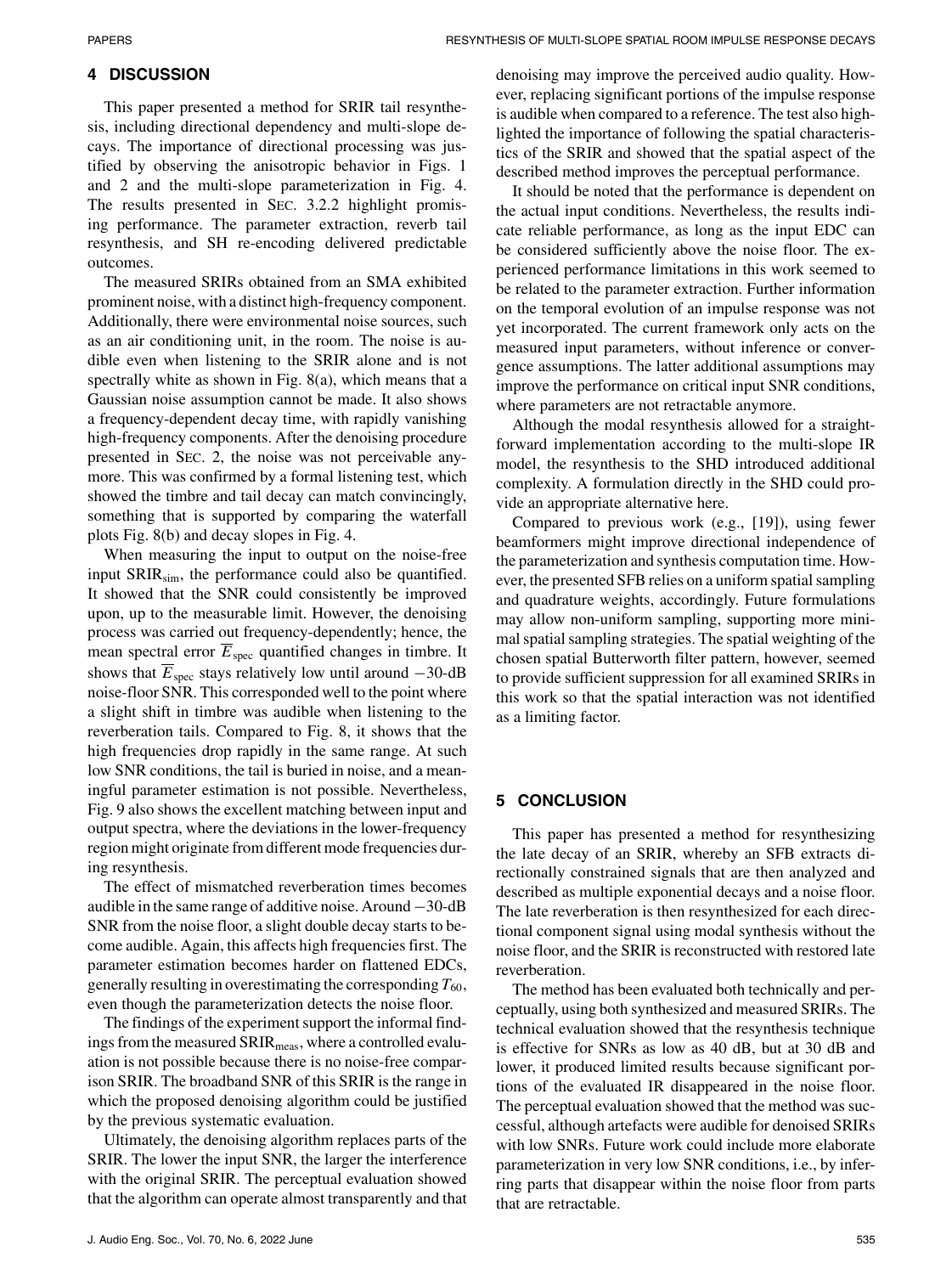Further resources of this study are available online.<sup>2</sup>

# **6 ACKNOWLEDGMENT**

This research was supported by the Academy of Finland and the Human Optimised XR (HumOR) Project. The authors thank Pierre Massé for discussing and sharing his work on directional SRIR denoising. The authors also thank all listening test participants. In particular, the authors would like to thank the anonymous reviewers for their effort and the feedback they provided to improve this article.

# **7 REFERENCES**

[1] C. F. Eyring, "Reverberation Time Measurements in Coupled Rooms," *J. Acoust. Soc. Am.*, vol. 3, no. 2A, pp. 181–206 (1931 Oct.). https://doi.org/10.1121/1.1915555.

[2] H. Kuttruff, *Room Acoustics* (CRC Press, Boca Raton, FL, 2000), 4th ed.

[3] A. Billon, V. Valeau, A. Sakout, and J. Picaut, "On the Use of a Diffusion Model for Acoustically Coupled Rooms," *J. Acoust. Soc. Am.*, vol. 120, no. 4, pp. 2043– 2054 (2006 Oct.). https://doi.org/10.1121/1.2338814.

[4] M. Ermann, "Double Sloped Decay: Subjective Listening Test to Determine Perceptibility and Preference," *Build. Acoust.*, vol. 14, no. 2, pp. 91–107 (2007 Jun.). https://doi.org/10.1260/135101007781448055.

[5] P. Luizard, B. F. G. Katz, and C. Guastavino, "Perceptual Thresholds for Realistic Double-Slope Decay Reverberation in Large Coupled Spaces," *J. Acoust. Soc. Am.*, vol. 137, no. 1, pp. 75–84 (2015 Jan.). https:// doi.org/10.1121/1.4904515.

[6] B. Alary, P. Massé, S. J. Schlecht, M. Noisternig, and V. Välimäki, "Perceptual Analysis of Directional Late Reverberation," *J. Acoust. Soc. Am.*, vol. 149, no. 5, pp. 3189– 3199 (2021 May). https://doi.org/10.1121/10.0004770.

[7] C. M. Harris and H. Feshbach, "On the Acoustics of Coupled Rooms," *J. Acoust. Soc. Am.*, vol. 22, no. 5, pp. 572–578 (1950 Sep.). https://doi.org/10.1121/1.1906653.

[8] N. Xiang, J. Escolano, J. M. Navarro, and Y. Jing, "Investigation on the Effect of Aperture Sizes and Receiver Positions in Coupled Rooms," *J. Acoust. Soc. Am.*, vol. 133, no. 6, pp. 3975–3985 (2013 Jun.). https:// doi.org/10.1121/1.4802740.

[9] J. Catic, S. Santurette, and T. Dau, "The Role of Reverberation-Related Binaural Cues in the Externalization of Speech," *J. Acoust. Soc. Am.*, vol. 138, no. 2, pp. 1154– 1167 (2015 Aug.). https://doi.org/10.1121/1.4928132.

[10] A. Kuusinen and T. Lokki, "Wheel of Concert Hall Acoustics," *Acta Acust. united Acust.*, vol. 103, no. 2, pp. 185–188 (2017 Feb.). https://doi.org/ 10.3813/AAA.919046.

[11] M. A. Gerzon, "Periphony: With-Height Sound Reproduction," *J. Audio Eng. Soc.*, vol. 21, no. 1, pp. 2–10 (1973 Feb.).

[12] M. A. Gerzon, "The Design of Precisely Coincident Microphone Arrays for Stereo and Surround Sound," presented at the *50th Convention of the Audio Engineering Society* (1975 Mar.), paper L-20.

[13] T. McKenzie, S. J. Schlecht, and V. Pulkki, "Acoustic Analysis and Dataset of Transitions Between Coupled Rooms," in *Proceedings of the IEEE International Conference on Acoustics, Speech, and Signal Processing (ICASSP)*, pp. 481–485 (Toronto, Canada) (2021 Jun.). https://doi.org/10.1109/ICASSP39728.2021.9415122.

[14] J.-D. Polack, X. Meynial, and V. Grillon, "Auralization in Scale Models: Processing of Impulse Response," *J. Audio Eng. Soc.*, vol. 41, no. 11, pp. 939–945 (1993 Nov.).

[15] J.-M. Jot, G. Vandernoot, and O. Warusfel, "Analysis and Synthesis of Room Reverberation in the Time and Frequency Domains—Application to the Restoration of Room Impulse Responses Corrupted by Measurement Noise," *J. Acoust. Soc. Am.*, vol. 99, no. 4, pp. 2530–2574 (1996 Apr.). https://doi.org/10.1121/1. 415793.

[16] J.-M. Jot, L. Cerveau, and O. Warusfel, "Analysis and Synthesis of Room Reverberation Based on a Statistical Time-Frequency Model," presented at the *103rd Convention of the Audio Engineering Society* (1997 Sep.), paper 4629.

[17] M. Noisternig, T. Carpentier, T. Szpruch, and O. Warusfel, "Denoising of Directional Room Impulse Responses Measured With Spherical Microphone Arrays," in *Proceedings of the 40th Fortschritte der Akustik (DAGA)*, pp. 600–601 (Oldenburg, Germany) (2014 Mar.).

[18] P. Massé, T. Carpentier, O. Warusfel, and M. Noisternig, "Denoising Directional Room Impulse Responses With Spatially Anisotropic Late Reverberation Tails," *Appl. Sci.*, vol. 10, no. 3, paper 1033 (2020 Feb.). https://doi.org/10.3390/app10031033.

[19] P. Massé, T. Carpentier, O. Warusfel, and M. Noisternig, "A Robust Denoising Process for Spatial Room Impulse Responses With Diffuse Reverberation Tails," *J. Acoust. Soc. Am.*, vol. 147, no. 4, pp. 2250–2260 (2020 Apr.). https://doi.org/10.1121/10.0001070.

[20] P. Massé, T. Carpentier, O. Warusfel, and M. Noisternig, "Measurement, Analysis, and Denoising of Directional Room Impulse Responses in Complex Spaces," in *Proceedings of the Forum Acusticum* (Lyon, France), pp. 137–144 (2020 Dec.).

[21] C. Hold, A. Politis, L. McCormack, and V. Pulkki, "Spatial Filter Bank Design in the Spherical Harmonic Domain," in *Proceedings of the 29th European Signal Processing Conference (EUSIPCO)*, pp. 106–110 (Dublin, Ireland) (2021 Aug.). https://doi.org/10.23919/ EUSIPCO54536.2021.9616091.

[22] G. Götz, R. Falcón Pérez, S. J. Schlecht, and V. Pulkki, "Neural Network for Multi-Exponential Sound Energy Secay Analysis," https://arxiv.org/abs/2205.09644 (2021).

<sup>&</sup>lt;sup>2</sup>Some audio samples and supplementary materials are included on a companion page: [http://research.spa.aalto.fi/publications/](http://research.spa.aalto.fi/publications/papers/jaes-anisotropic-multislope-SRIR-resynthesis/) [papers/jaes-anisotropic-multislope-SRIR-resynthesis/.](http://research.spa.aalto.fi/publications/papers/jaes-anisotropic-multislope-SRIR-resynthesis/)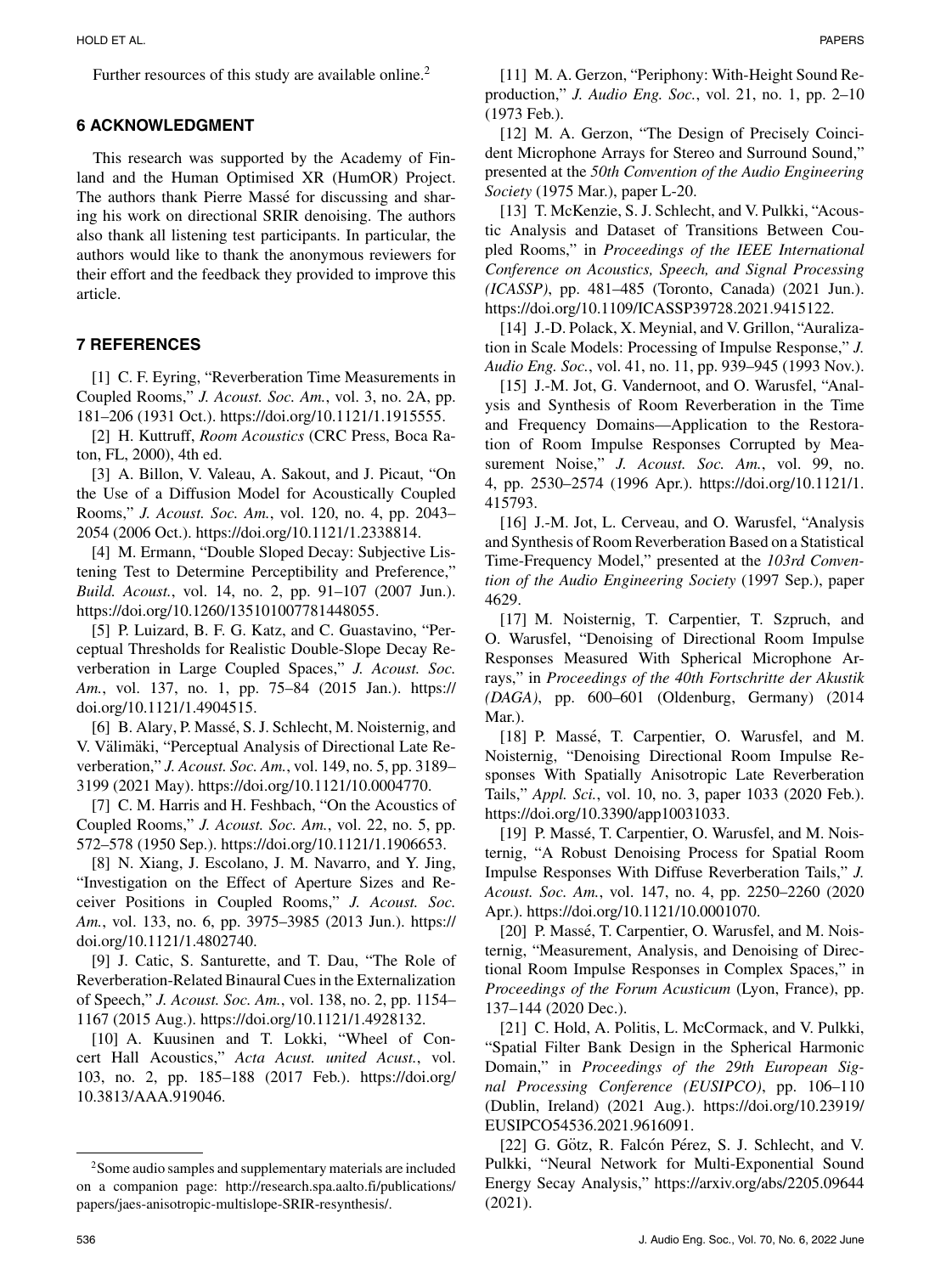[23] ISO, "Acoustics—Measurement of Room Acoustic Parameters—Part 1: Performance Spaces," *Standard 3382- 1* (2009 Jun.).

[24] J. Balint, F. Muralter, M. Nolan, and C.-H. Jeong, "Bayesian Decay Time Estimation in a Reverberation Chamber for Absorption Measurements," *J. Acoust. Soc. Am.*, vol. 146, no. 3, pp. 1641–1649 (2019 Sep.). https:// doi.org/10.1121/1.5125132.

[25] E. G. Williams, "Cylindrical Waves," in E. G. Williams, *Fourier Acoustics: Sound Radiation and Nearfield Acoustical Holography*, pp. 115–148 (Academic Press, London, UK, 1999). https://doi.org/10.1016/B978- 0-12-753960-7.X5000-1.

[26] B. Rafaely, *Fundamentals of Spherical Array Processing*, Springer Topics in Signal Processing, vol. 16 (Springer, Cham, Switzerland, 2019). https:// doi.org/10.1007/978-3-319-99561-8.

[27] B. Devaraju, *Understanding Filtering on the Sphere*, Ph.D. thesis, University of Stuttgart, Stuttgart, Germany (2015 Aug.). https://doi.org/10.18419/ opus-3985.

[28] R. H. Hardin and N. J. Sloane, "McLaren's Improved Snub Cube and Other New Spherical Designs in Three Dimensions," *Discrete Comput. Geom.*, vol. 15, no. 4, pp. 429–441 (1996 Apr.). https://doi.org/10.1007/ BF02711518.

[29] C. Hold, S. J. Schlecht, A. Politis, and V. Pulkki, "Spatial Filter Bank in the Spherical Harmonic Domain: Reconstruction and Application," in *Proceedings of the IEEE Workshop on Applications of Signal Processing to Audio and Acoustics (WASPAA)*, pp. 361–365 (New Paltz, NY) (2021 Oct.). https://doi.org/ 10.1109/WASPAA52581.2021.9632709.

[30] M. R. Schroeder, "New Method of Measuring Reverberation Time," *J. Acoust. Soc. Am.*, vol. 37, no. 3, pp. 409–412 (1965 Mar.). https://doi.org/10.1121/1.1909343.

[31] ISO, "Acoustics—Measurement of Room Acoustic Parameters—Part 2: Reverberation Time in Ordinary Rooms," *Standard 3382-2* (2008 Jun.).

[32] N. Xiang and P. M. Goggans, "Evaluation of Decay Times in Coupled Spaces: Bayesian Parameter Estimation," *J. Acoust. Soc. Am.*, vol. 110, no. 3, pp. 1415–1424 (2001 Aug.). https://doi.org/10.1121/1.1390334.

[33] N. Xiang, P. M. Goggans, T. Jasa, and M. Kleiner, "Evaluation of Decay Times in Coupled Spaces: Reliability Analysis of Bayesian Decay Time Estimation," *J. Acoust. Soc. Am.*, vol. 117, no. 6, pp. 3707–3715 (2005 May). https://doi.org/10.1121/1.1903845.

[34] M. Karjalainen, P. Antsalo, A. Mäkivirta, T. Peltonen, and V. Välimäki, "Estimation of Modal Decay Parameters From Noisy Response Measurements," *J. Audio Eng. Soc.*, vol. 50, no. 11, pp. 867–878 (2002 Nov.).

[35] A. Lindau, L. Kosanke, and S. Weinzierl, "Perceptual Evaluation of Physical Predictors of the Mixing Time in Binaural Room Impulse Responses," presented at the *128th Convention of the Audio Engineering Society* (2010 Jan.), paper 8089.

[36] N. Epain and C. T. Jin, "Spherical Harmonic Signal Covariance and Sound Field Diffuseness," *IEEE/ACM Trans. Audio Speech Lang. Process.*, vol. 24, no. 10, pp. 1796–1807 (2016 Oct.). https://doi. org/10.1109/TASLP.2016.2585862.

[37] M. Schoeffler, S. Bartoschek, F.-R. Stöter, et al., "webMUSHRA — A Comprehensive Framework for Web-Based Listening Tests," *J. Open Res. Softw.*, vol. 6, no. 1, paper 8 (2018 Feb.). https://doi.org/10.5334/jors.187.

[38] B. Bernschütz, "A Spherical Far-Field HRIR Compilation of the Neumann KU100," in *Proceedings of the 39th Fortschritte der Akustik (DAGA)*, pp. 592–595 (Merano, Italy) (2013 Mar.). https://doi.org/ 10.5281/zenodo.3928297.

[39] C. Hold, H. Gamper, V. Pulkki, N. Raghuvanshi, and I. J. Tashev, "Improving Binaural Ambisonics Decoding by Spherical Harmonics Domain Tapering and Coloration Compensation," in *Proceedings of the IEEE International Conference on Acoustics, Speech, and Signal Processing (ICASSP)*, pp. 261–265 (Brighton, UK) (2019 May). https://doi.org/10.1109/ICASSP.2019.8683751.